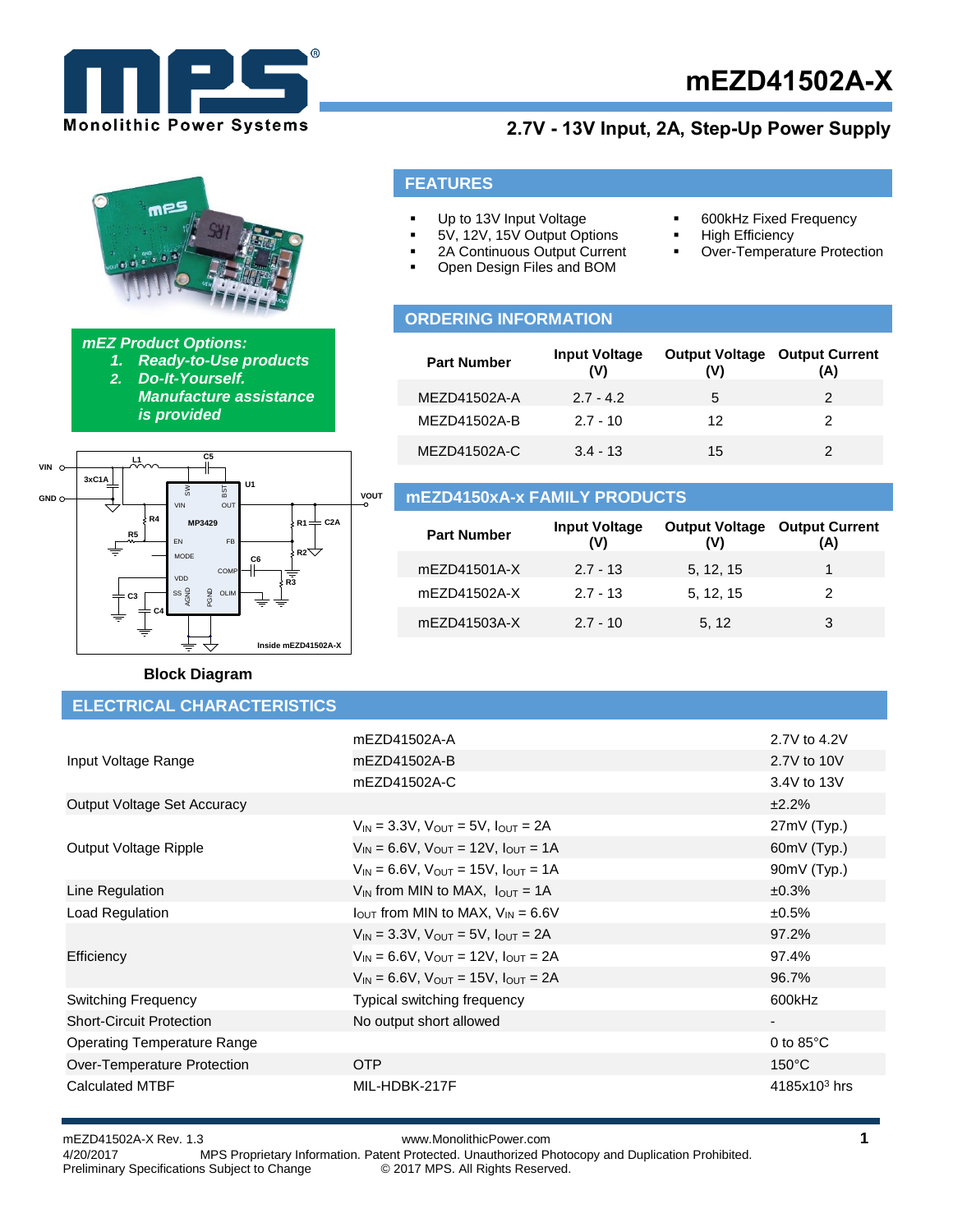

# **mEZD41502A-X**

#### **2.7V - 13V Input, 2A, Step-Up Power Supply**

#### **TYPICAL PERFORMANCE CURVES**





**Efficiency vs. Load Current**  $V_{IN} = 3.3V$  and 4.2V,  $V_{OUT} = 5V$ 



**Efficiency vs. Load Current VIN = 4.2V, 6.6V, and 8.4V, VOUT = 12V**



**Efficiency vs. Load Current**  $V_{IN} = 4.2V$ , 6.6V and 8.4V,  $V_{OUT} = 15V$ 



mEZD41502A-X Rev. 1.3 www.MonolithicPower.com **2** MPS Proprietary Information. Patent Protected. Unauthorized Photocopy and Duplication Prohibited. Preliminary Specifications Subject to Change © 2017 MPS. All Rights Reserved.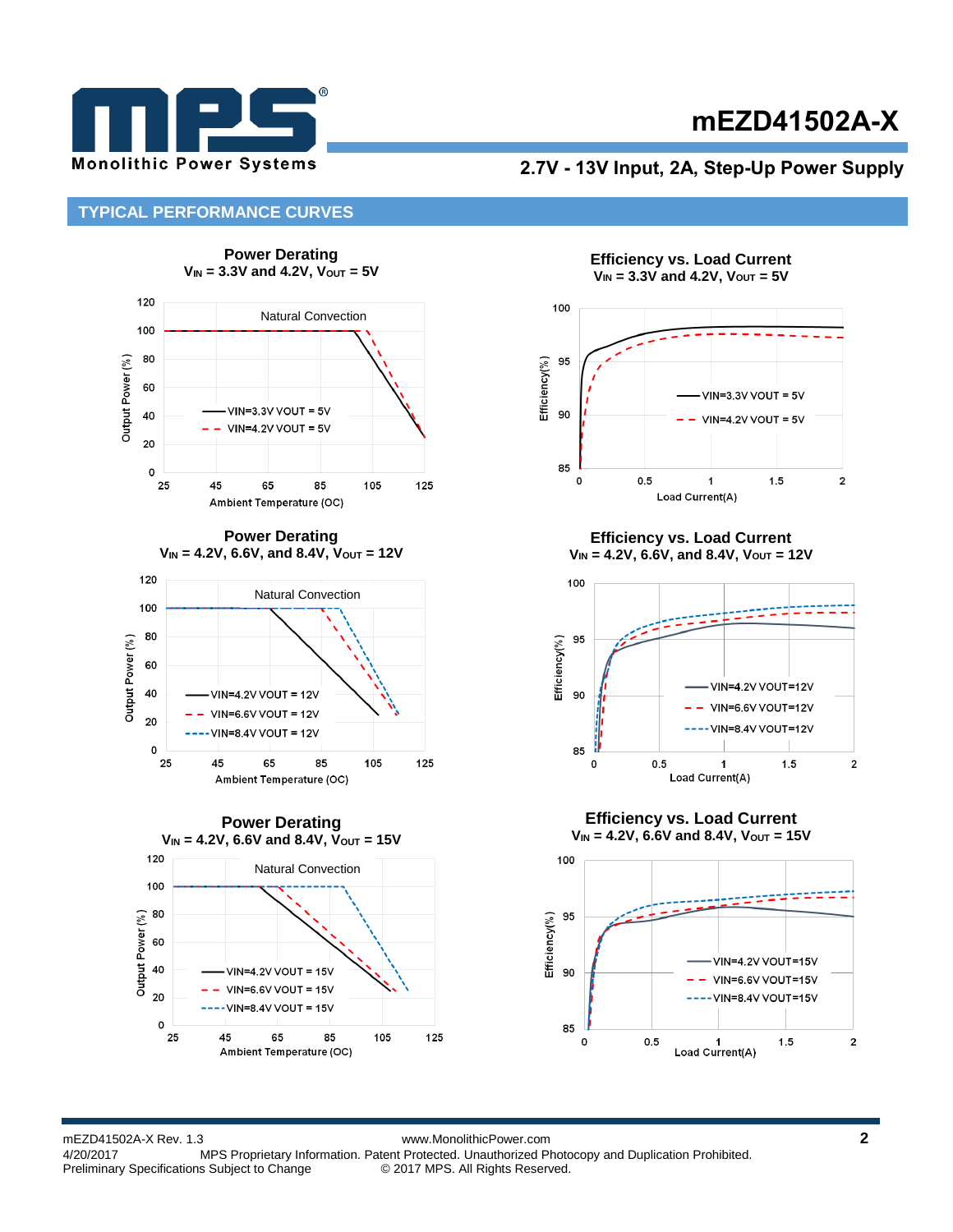

# **mEZD41502A-X**

## **2.7V - 13V Input, 2A, Step-Up Power Supply**

## **DO-IT-YOURSELF SCHEMATIC**



## **BILL OF MATERIALS**

| Item           | Qty          | <b>RefDes</b>                    | Value              | <b>Description</b>                     | Package   | <b>Manufacturer</b> | <b>Manufacturer P/N</b> |
|----------------|--------------|----------------------------------|--------------------|----------------------------------------|-----------|---------------------|-------------------------|
| $\mathbf{1}$   | 3            | C1A, C1B, C1C                    |                    | Ceramic Cap., 10V, X7R (A)             | 1206      | Murata              | GRM31CR71A226ME15L      |
|                |              |                                  | $22\mu F$          | Ceramic Cap., 25V, X7R (B,C)           | 1206      | Murata              | GRM31ER71E226KE15L      |
| $\overline{2}$ | 3            | C2A, C2B, C2C                    | $22\mu F$          | Ceramic Cap., 10V, X7R (A)             | 1210      | Murata              | GRM32ER71A226KE20L      |
|                |              |                                  |                    | Ceramic Cap., 25V, X7R (B,C)           | 1210      | Murata              | GRM32ER71E226KE15L      |
| 3              | 2            | C <sub>2</sub> D, C <sub>5</sub> | 100 <sub>n</sub> F | Ceramic Cap., 25V, X7R                 | 0603      | Murata              | GRM188R71E104KA01D      |
| 6              | 1            | C <sub>3</sub>                   | $4.7 \mu F$        | Ceramic Cap., 6.3V, X5R                | 0603      | Murata              | GRM188R60J475KE19D      |
| 5              | 1            | C <sub>4</sub>                   | 22nF               | Ceramic Cap., 25V, X7R                 | 0603      | Murata              | GRM188R71E223JA01D      |
|                |              |                                  | 8.2nF(A)           |                                        |           |                     | GRM188R71H822KA01D      |
| $\overline{7}$ | 1            | C <sub>6</sub>                   | 6.8nF(B,C)         | Ceramic Cap., 50V, X7R                 | 0603      | Murata              | GRM188R71H682KA01D      |
| 8              | $\mathbf{1}$ | R <sub>1</sub>                   | $750k\Omega$       | Film Res, 1%                           | 0603      | YAGEO               | RC0603FR-07750KL        |
|                |              |                                  | $187k\Omega(A)$    |                                        |           |                     | RC0603FR-07187KL        |
| 9              |              | R <sub>2</sub>                   | $68k\Omega(B)$     | Film Res, 1%                           | 0603      | YAGEO               | RC0603FR-0768KL         |
|                |              |                                  | 53.6 $k\Omega(C)$  |                                        |           |                     | RC0603FR-0753K6L        |
|                | 1            |                                  | $3k\Omega(A)$      |                                        | 0603      |                     | RC0603FR-073KL          |
| 10             |              | R <sub>3</sub>                   | $10k\Omega(B,C)$   | Film Res, 1%                           |           | YAGEO               | RC0603FR-0710KL         |
| 11             | 1            | R4                               | $30k\Omega$        | Film Res, 1%                           | 0603      | <b>YAGEO</b>        | RC0603FR-0730KL         |
| 12             | $\mathbf{1}$ | R <sub>5</sub>                   | $34.8k\Omega$      | Film Res, 1%                           | 0603      | YAGEO               | RC0603FR-0734K8L        |
| 13             | $\Omega$     | R6, R7                           | <b>NC</b>          |                                        |           |                     |                         |
| 14             | 1            | $L1^*$                           | 1.5 <sub>µ</sub> H | Irms = 19A, RDC = $3.3 \text{m}\Omega$ | 11.5x10mm | Sumida              | 104CDMCCDS-1R5MC-ND     |
| 15             | 0            | S <sub>1</sub>                   | NC                 |                                        |           |                     |                         |
| 16             | 1            | U1                               | MP3429             | <b>Boost Converter</b>                 | QFN       | <b>MPS</b>          | MP3429GL                |
|                |              |                                  |                    |                                        | 3x4mm     |                     |                         |
| 17             | 1.           | VIN, VOUT, GND                   | Connector          | 6-Pin Connector                        | 2.54mm    | Wurth               |                         |

**NOTE:** A, B, C denote this value is specifically for mEZD41502A-A, mEZD41502A-B, mEZD41502A-C respectively.

\* Or equivalent